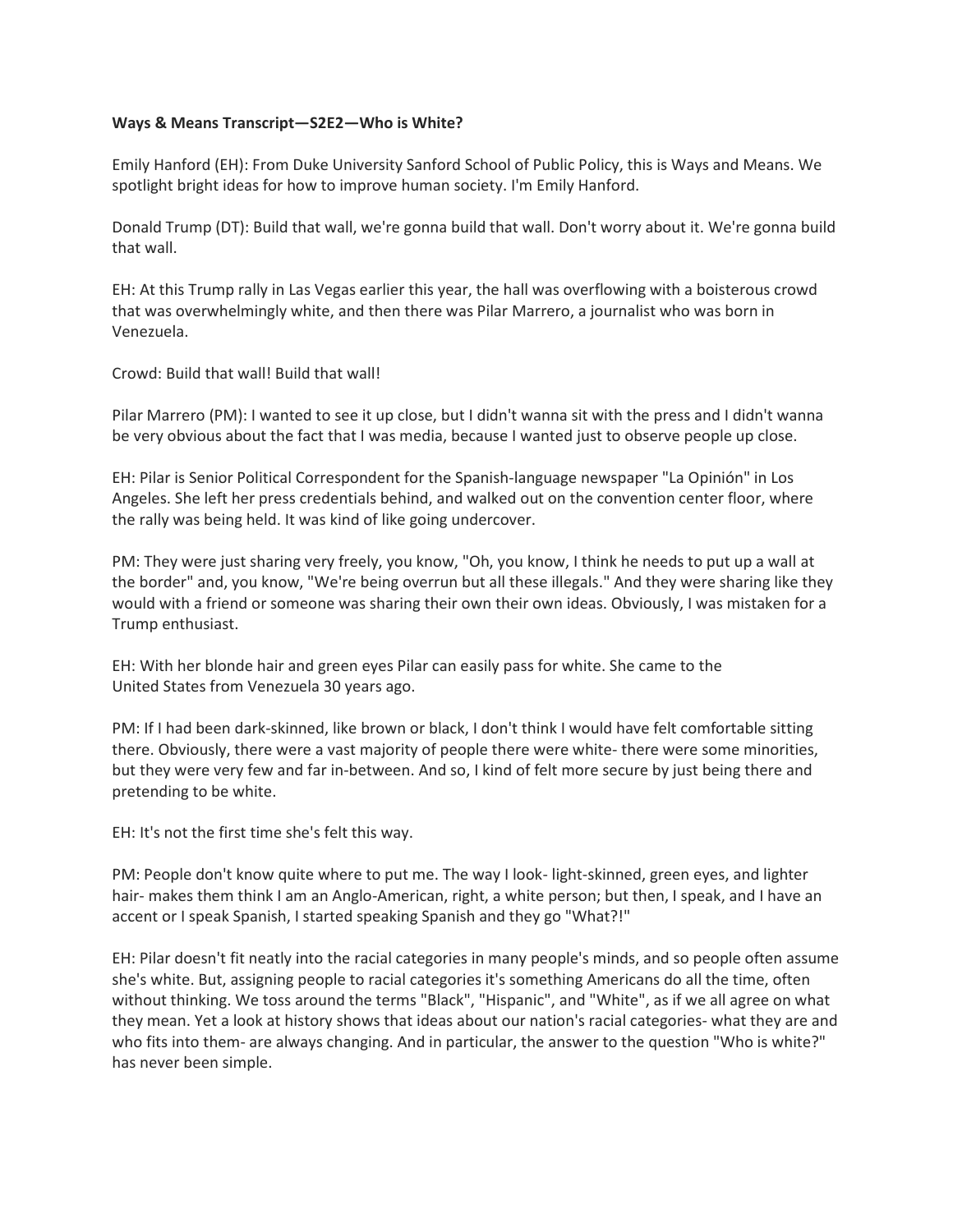Gunther Peck (GP): If you listen to today's rhetoric, you would think, "Well, anyone with light skin is white." Even though we're all shades of brown.

EH: That's Duke historian Gunther Peck. He's writing a book about the history of whiteness in America.

GP: White people as a category has had a strange and circuitous history. The people who are white today were not white yesterday. So, for example, in the early 20th century, most of the new immigrants from Eastern and Southern Europe were not considered white.

EH: That's people from Italy, Greece, Bulgaria.

GP: The weirdest one who wasn't white were Finns.

EH: Fins, people from Finland. Not so very long ago, the blond, blue-eyed Finns who some people might consider the epitome of whiteness, they were actually not considered white. Coming up on this episode of Ways and Means: shifting ideas about who is considered white in America. How it's changed, what it means, and how it may be changing still.

Male Narrator (MN): The coming of the Finns has rocked the Northwoods country. He is today what the red man was two centuries ago: the exotic stranger from another world.

EH: This is the introduction to a 1952 book about the folktales of Finnish-Americans, written by a professor at the University of Michigan.

MN: In many ways, the popular myths surrounding the Indian and the Finn run parallel, both derived from a shadowy Mongolian stock. Just look at their raised cheekbones and slanting eyes.

EH: Hmm, not seeing it.

MN: Both possess supernatural stamina, strength, and tenacity.

EH: Believe it or not, this book was published by the Harvard University Press.

GP: And, why, might you ask, would Finnish immigrants not be considered white, blond as they many of them are? Well this case, in the early 20th century census-takers were told not to record Finnish immigrants as white because they were socialists. They were the most politically-radical immigrant group ever to migrate to the United States. They were, almost all of them fleeing certain types of political persecution and they were politically far, far to the left.

EH: At the turn of the 20th century, as immigrants poured into Ellis Island and other ports of entry, census workers ticked off boxes that assigned new immigrants to different racial categories. In the case of the Finns-

GP: The census-takers, when they're marking ethnicity off the boat at Ellis Island, listed them as not white. It was actual, sort of, census-taker protocol. Census takers-were trying to lower them, they were trying to group them with the southern Eastern Europeans that they were coming in to the country with.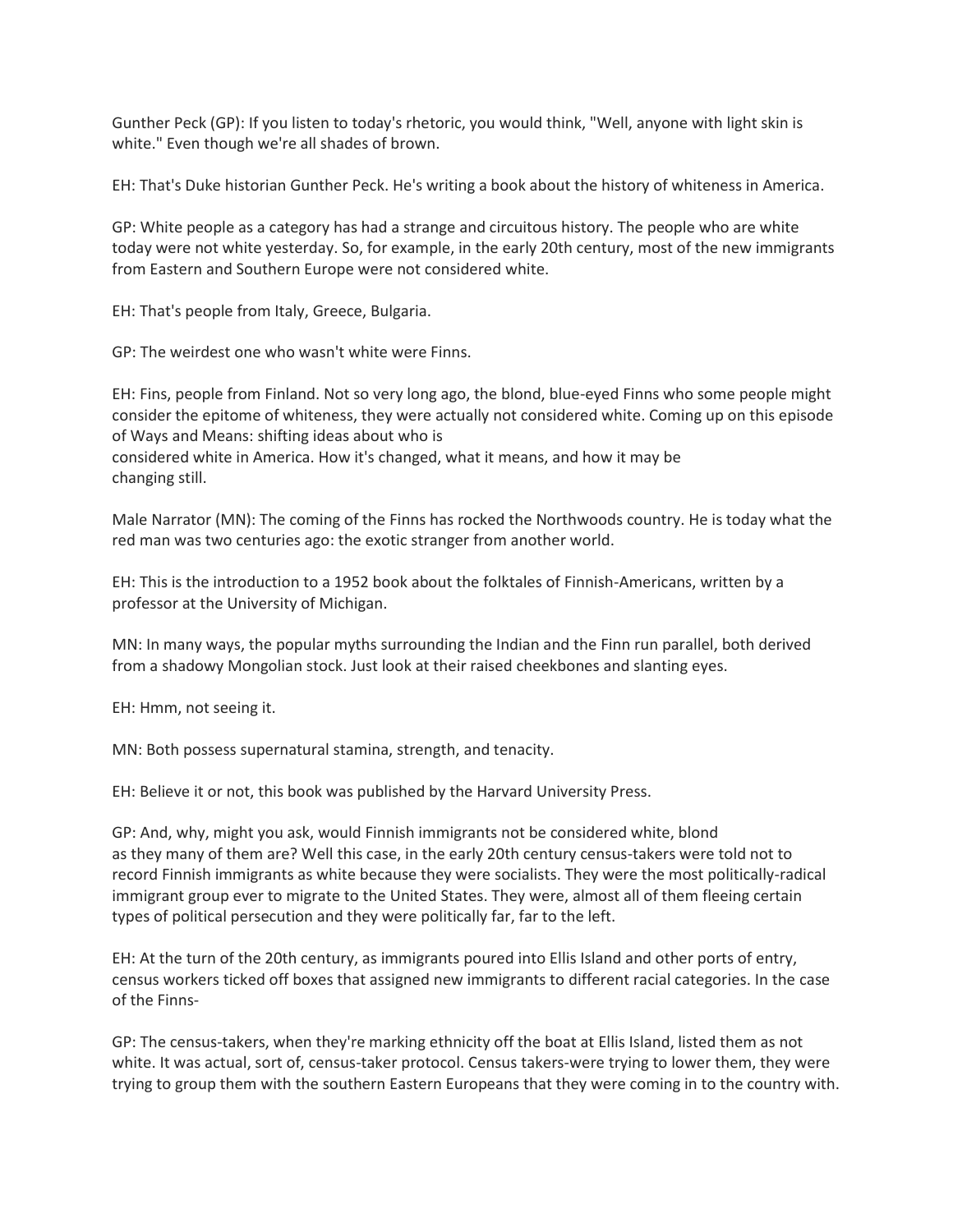EH: And the Finns weren't alone. Throughout the 19th and 20th centuries, many immigrants- Italians, Greeks, Hungarians, Bulgarians- they were all classified as non-white.

GP: So, the category of white people has changed dramatically over time. Today's white people were not yesterday's white people and the reason the category is changed is because the actual color of white people's skin is not the basis for what white racial identity has been.

EH: In fact, Gunther Peck, the Duke historian, says the very idea that humanity can be divided into races based on skin color- that idea is a fairly modern idea. For instance, back in the day, British nobles would never have said they were members of the white race.

GP: They used race in a different way in the late 17th century. To be a member of a race was to be part of a family, an aristocratic line. So, you might be part of the Tudor or the Stuart race, or the Annesley race. These are different noble families. So, race was not so much about skin color it was about nobility, noble genes.

EH: Some of the earliest uses of the phrase "white people" in US history are in descriptions of indentured servants. Gunther says, "Landowners wanted to distinguish their white servants from their black slaves."

GP: Because the greatest fear in the early 18th century is actually, and you see this in the descriptions of protests and rebellion, is that whites and blacks will combine. And, so it's partly to divide servants and slaves that the language of "white", "lights" comes into being.

EH: Even in the early 20th century, the word "race" was used very differently than it is today.

GP: You'd be a member of the Finnish race, you'd be a member of the Hungarian race, of the Jewish race, and so you had hundreds of races. This is where scientific eugenicist thinking became so powerful.

EH: Social scientists at prestigious universities devised a hierarchy- now thoroughly debunked- to rank different national races.

GP: Social scientists measure the slopes of people's foreheads to try to ascertain intelligence.

EH: That's where the term "highbrow" comes from.

GP: It is horrible social science, but nonetheless was very successful and powerful in creating, you know, a single hierarchy of all peoples.

EH: To repeat, these deeply racist ideas have been thoroughly disproved, yet they continue to cast a dark shadow over contemporary American life. Some immigrant groups who were officially considered white still faced racial discrimination. The Irish, for instance- in the eyes of the law and immigration authorities in the 19th century, Irish immigrants were considered white, but that's not how they were viewed by many people it was common to see signs that said, "Irish need not apply" and worse. Here's historian Gunther Peck again.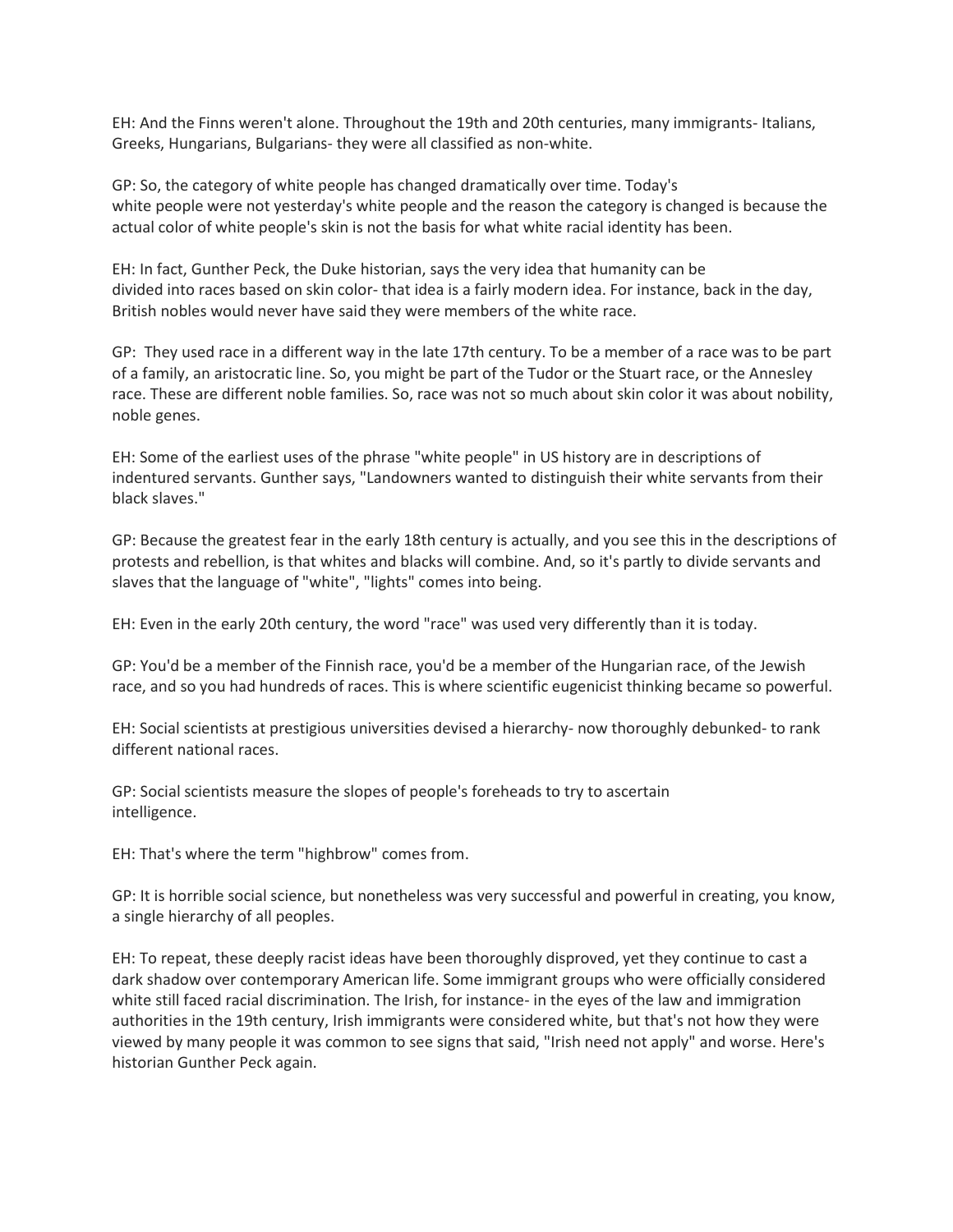GP: There's a classic example of this in a political cartoon right after emancipation in the 1860's. Thomas Nast is the cartoonist. It shows on the one hand the scales of justice; and the left hand there's a picture of an African American freedman, the newest citizen, who looks, sort of, unfit for democracy; and on the other scale- they're being equated as being equally unfit- is the picture of the "Irish citizen", so-called, and he's portrayed exactly like an ape and they're equal, they're equally unfit for democracy according to this cartoonist.

EH: Some Irish activists pushed for alliances between Irish workers and African-Americans.

GP: So, then the question becomes, "Well, what will the Irish do? Will the Irish find common cause with African-Americans, or will they treat them with racism?" That question was at the heart of a lot of the drama of the 19th century.

EH: In the end, most Irish Americans followed the path of so many other immigrant groups; they merged into the American melting pot. In a generations time, they went from being victims of racial prejudice to being seen as white.

Barack Obama (BO): This is not to say that race has not been an issue in this campaign. At various stages in the campaign, some commentators have deemed me either too black or not black enough.

EH: When Barack Obama was elected president, it was a racial milestone for the country. Obama was celebrated by many as America's first Black president, but he is also the country's first biracial president. That fact wasn't lost on Sarah Gaither. Sarah's a psychologist who teaches at Duke. After closely following Obama's election in 2008, she wondered what effect his re-election might have on racial attitudes. So, she surveyed people, black and white, just before and after the 2012 election and she asked them to describe Obama's race.

Sarah Gaither (SG): Before the election, whites didn't think he was very white, and blacks didn't think he was very black, but two weeks after his reelection we found that White's then thought he was very white and blacks then thought he was very black.

EH: Nothing actually changed about Obama's identity in less than a month, of course; yet people's perceptions about his race shifted.

SG: And so, what we call this in social psychology is something known as "BIRGing" or basking in reflected glory. So, when someone from your team wins, you tend to want to claim that team member a lot more strongly than when that team member loses, and so that's sort of the effect we found regarding race in that election and we're hoping to measure similar things regarding gender in this upcoming election.

EH: Sarah has experienced shifting racial perceptions firsthand. Her mother is white, and her father is black. Like Pilar Marrero, the journalist we heard from earlier, Sarah is often mistaken for white. In fact, she's often challenged to prove her racial identity, so she carries around a family photo that shows her white mother, her black father, and her brother. Her brother looks more like her dad.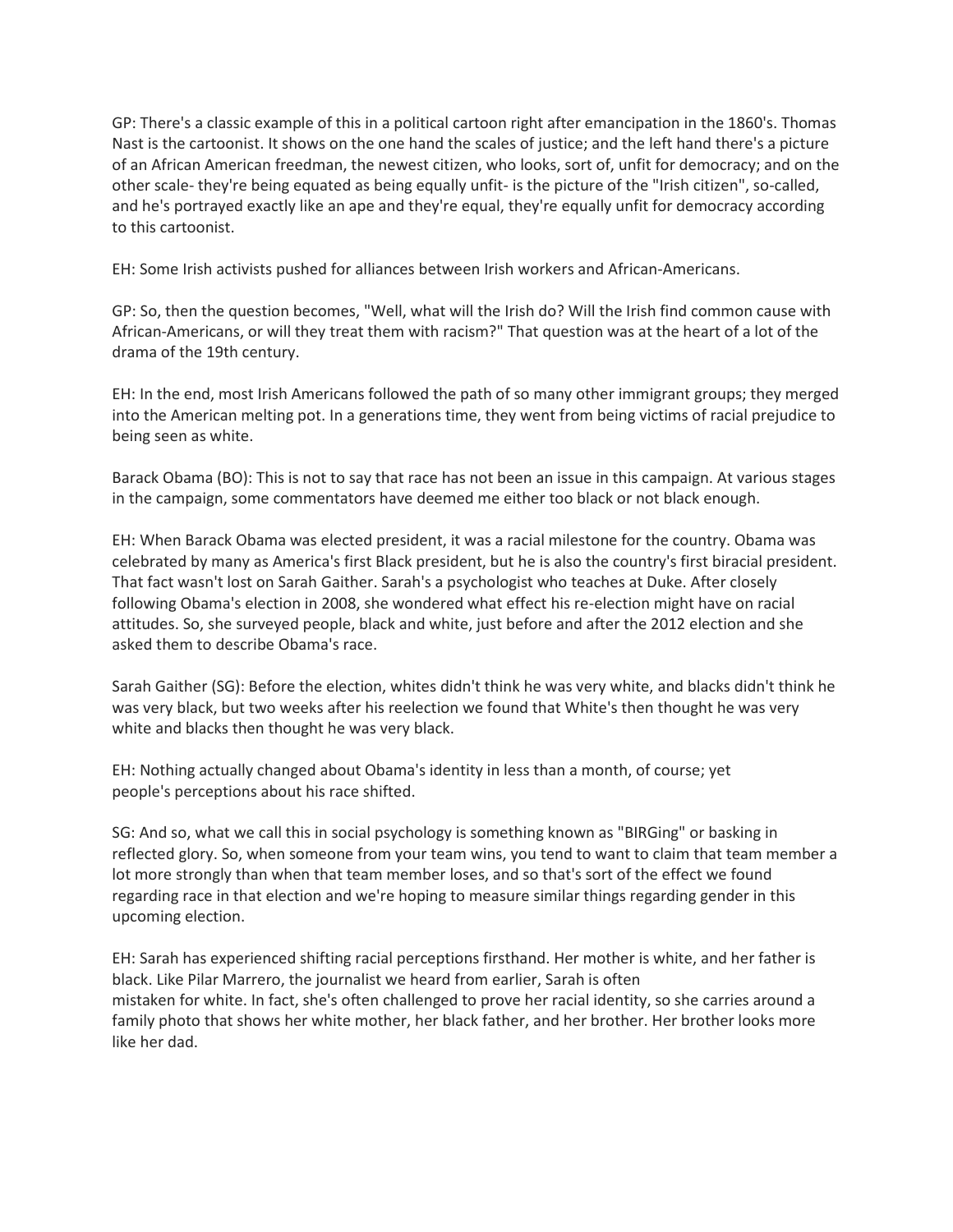SG: So, he has an African nose, he has black lips- broader lips- so he looks much more mixed than I do. He gets mis-categorized as being black very often. I never really get that experience. He's been pulled over for driving while black, he's been followed around stores for looking black.

EH: Sarah has also seen what happens when people think she's white, only to learn that she's biracial.

SG: There are those white people who learn that I'm half black and then they're more nervous and talking to me about diversity issues. They become confused about where I stand on things like affirmative action, for some reason, just by this simple switch and a label that's been applied to myself.

EH: Being biracial gives Sarah a different window on whiteness in America and blackness, too.

SG: I definitely think across my entire life I've had a number of privileges in being able to pass as white. I'll never be followed in stores, I'll never be pulled over by cops- these kinds of experiences just won't happen to me.

EH: Being biracial has led Sarah to study cross-racial communication and cross-racial perception. One thing that helps, she found, is simple exposure. For instance, she looked at what happens when white college students room with students of another race.

SG: At the end of students' first years, those white students who were living with someone who was not white- so either Asian, Black, or Latino, doesn't matter what race- they were able to interact much more positively with a black person they had never met before and they were also able to discuss issues of affirmative action in a much less biased, much more open manner compared to white students who lived with other white students.

EH: "Communication across racial lines- it sounds so simple and non-threatening, yet it's not" says Duke historian Gunther Peck.

GP: When progress has occurred it's because there is an alliance between African-Americans and other groups that have been marginalized, whether they're immigrants, whether there are working-class whites, and, when they have come together, there's been genuine economic progress, political expansion of rights, and kind of inversely, in the opposite, it was when rights have been thoroughly racialized, poor whites lose, African-Americans lose, our democracy is stunted.

EH: Gunther says, "Focusing on racial divisions helps distract from other divisions. As long as Americans are focused on racial differences, we tend to pay less attention to how deeply divided we are when it comes to income."

GP: Martin Luther King, at the end of his life- the very strength of his vision was, this goes back to having poor people coming together, he didn't deny race. He recognized racial differences among people and King was arguing precisely that this poor person's campaign is powerful because it is not just black- it's black, it's poor white, it was in Native Americans, Mexican-Americans all coming together to fight poverty and the strength of that movement was, in part, on how it was using race to say this is how we combat poverty in coalition. And that's the most dangerous political force and progressive political force in U.S. history.